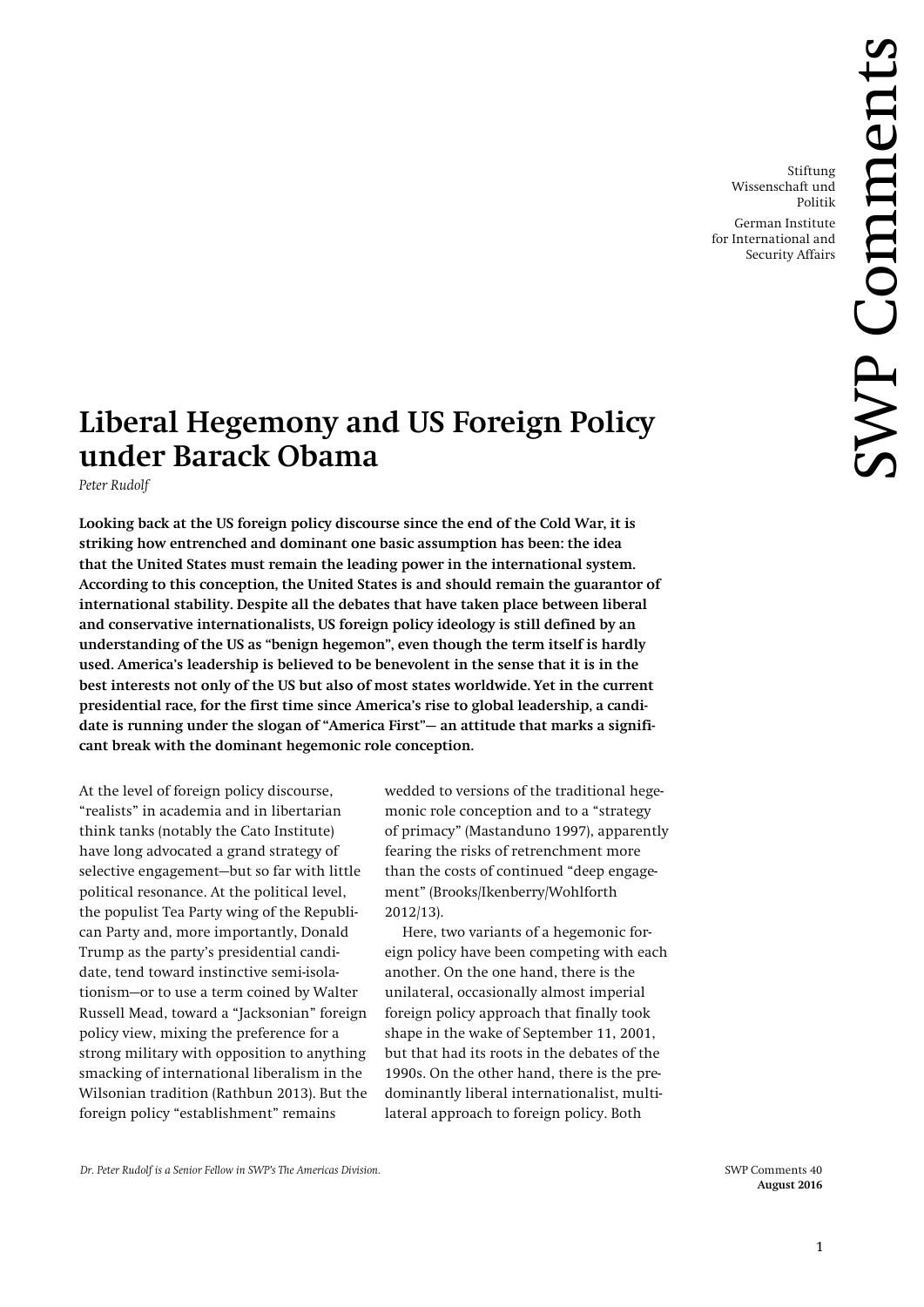approaches agree on maintaining American dominance in terms of material power resources. Also, both approaches display a pronounced disposition toward the use of military force in the pursuit of a number of goals. Both are united in their perception of threats from illiberal regimes and failed states as well as from Islamist extremism. Both approaches share a globalist view of American interests and the conviction that the US should remain committed to and involved in all strategically important world regions. The two approaches differ, however, in the importance they ascribe to international legitimacy and, thus, to the role of multilateral institutions.

There are three key functional preconditions for the role of a liberal hegemon (Ikenberry 2001):

- First, a preference for multilateral mechanisms, giving other states the opportunity to bring in their own interests and perspectives, and a willingness to obey the rules governing all members of multilateral institutions and to constructively build and develop such institutions.
- $\triangleright$  Second, the provision of public goods from which other states can benefit. This essentially legitimizes the hegemon's leadership role and increases the chances that other states will accept its role and the special responsibilities and privileges that are associated with it. Leadership in providing public goods entails the willingness to intervene militarily for the sake of the international order even if vital national interests are not directly affected.
- Third, maintaining cooperative relations with other major powers, whose interests must be taken into account in order to reduce any incentives they might have to challenge the American-led international order and alter the balance of power.

Obviously, actual US foreign policy has never fully corresponded to this *ideal type*. Unilateral tendencies could already be observed during the Clinton administration, which understood US leadership in

the sense of liberal hegemony. Unlike later under President George W. Bush, this tendency was not the product of the administration's strategic orientation. Rather, it arose structurally through the strengthened role of Congress after the end of the Cold War. Congress turned out to be open to resistance from particularistic social and bureaucratic actors to increased multilateral integration of American power (Thimm 2016). And ideologically, Republicans in Congress were drawn toward a policy focused more on narrow national "great power" interests than on the imperatives of hegemonic leadership (Skidmore 2005).

Yet the concept of the liberal hegemonic role remains present as a regulative ideal in the American self-image, and as such, also functions as a critical yardstick in assessing US foreign policy. Does this self-conception correspond with current political realities? Do operational policies live up to the strategic imperatives resulting from this role conception? These are the questions that guide the following analysis. As this can only be a brief attempt at addressing them, the analysis is confined to the level of what may be called the "grand strategic orientation." This notion refers to the guiding principles of foreign policy, which are sometimes formulated explicitly in declaratory strategies, and sometimes only recognizable implicitly in operational policies.

# **Obama's grand strategic orientation**

The grand strategic orientation of the Obama administration can be interpreted as an attempt to reformulate and re-legitimize US leadership by adapting it to a changing international system with a shifting distribution of power and influence among the major powers (Quinn 2011). It is a strategic orientation sensitive to the costs of foreign interventions and to the difficulties of translating power into real influence through the use of military force in particular, which has proven to be both expensive and of limited value in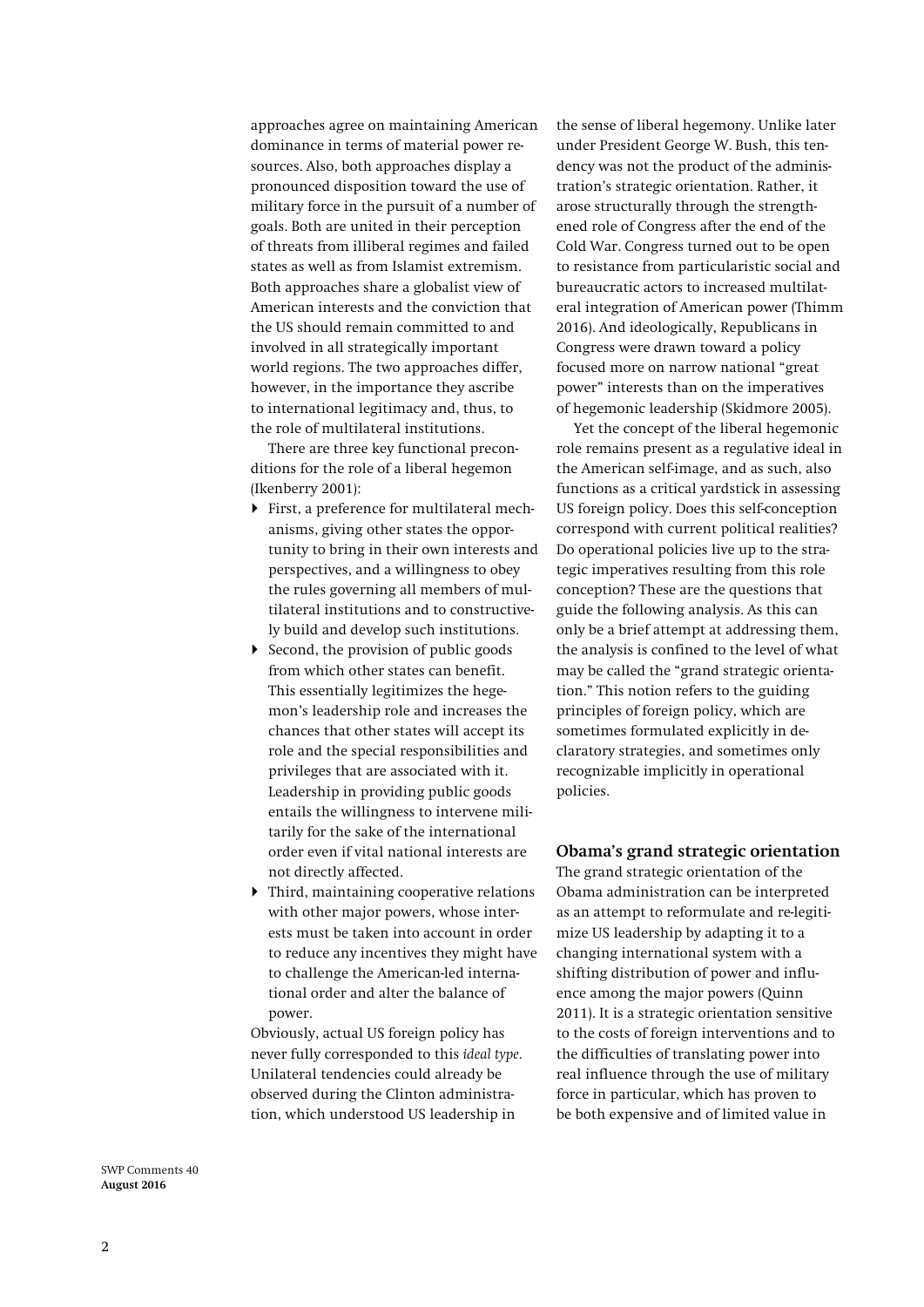asymmetric conflicts. The guiding assumption seems to be that the United States is less hampered by a lack of material resources than by the continuing challenge of re-legitimizing US leadership (Buzan 2008). Indeed, in spite of its relative decline, the US position within the international system continues to be characterized by clear superiority in terms of the unique combination of hard—military, economic, and technological—power resources (Cox 2012). But a hegemonic role transcends the use of brute power; it requires that other states accept the hegemonic leadership as legitimate. Clearly, at the declaratory level, but less so at the operational level, foreign policy under Obama has reflected the functional logic of the hegemonic role conception (Ikenberry 2014; Rapkin/Braaten 2009).

## **Restoring moral authority**

By distancing his administration from the worst excesses of the "war on terror," Obama tried to restore a common basis of shared interests and values between the US and those countries that are expected to follow American leadership, especially the traditional US allies. The expectation seemed to be that a new, positive perception of the US would make it easier to mobilize international support for US objectives. When he took office, Obama stated that over the course of the "global war on terror," the US had undermined the values that had made the US strong. But his pledge to restore the moral authority of the US and thus one source of "soft power" was more difficult to translate into operational policies. There is no doubt that since that time, as Obama promised, interrogation methods have been limited to those outlined in the *Army Field Manual* and therefore within the limits set by the *Geneva Conventions*. Secret prisons have been shut down, with the exception of those where detainees were held temporarily on transition to other facilities. Rendition, a practice dating back to the Clinton years, has not been fully abandoned. And the promise to close Guantá-

namo ran into bipartisan Congressional opposition, which Obama did not dare to bypass through unilateral executive action. The Obama administration jettisoned the term "global war on terror", but has not abandoned the war paradigm. The war against al-Qaida and so-called "associated forces" has continued, with the meaning of the term "associated forces" stretched to include almost any violent extremist Islamist group. The administration has argued that this "armed conflict" is not geographically confined, an assertion that is highly contentious under international law and not shared by many allies of the United States (McCrisken 2011).

With these legitimizations as the context for US military operations, long-range, remote-controlled, highly accurate combat drones have enabled a largely opaque institutionalized practice of more or less targeted killings to unfold within a grey zone of asymmetric conflicts. Drone warfare became the hallmark of Obama's version of the war on terror, which—despite murmurings even among US allies—has not received much public criticism and has also not significantly changed the overall positive international perception of Obama and his foreign policy (Wike/Stokes/Poushter 2015).

### **Multilateralism (if possible)**

President Obama promised to further develop institutional procedures embedding the US in multilateral frameworks and allowing other states to have some influence on US policies. In Obama's political program, a stronger multilateral orientation—the term "multilateralism" is rarely used—has also meant calling allies to take on more responsibility and passing on costs to other states. In contrast to what initial pronouncements seemed to indicate, the Obama administration has not undertaken any vigorous effort at adapting formal institutions in order to anchor and socialize rising powers. Instead it prefers to use informal ad-hoc institutions, most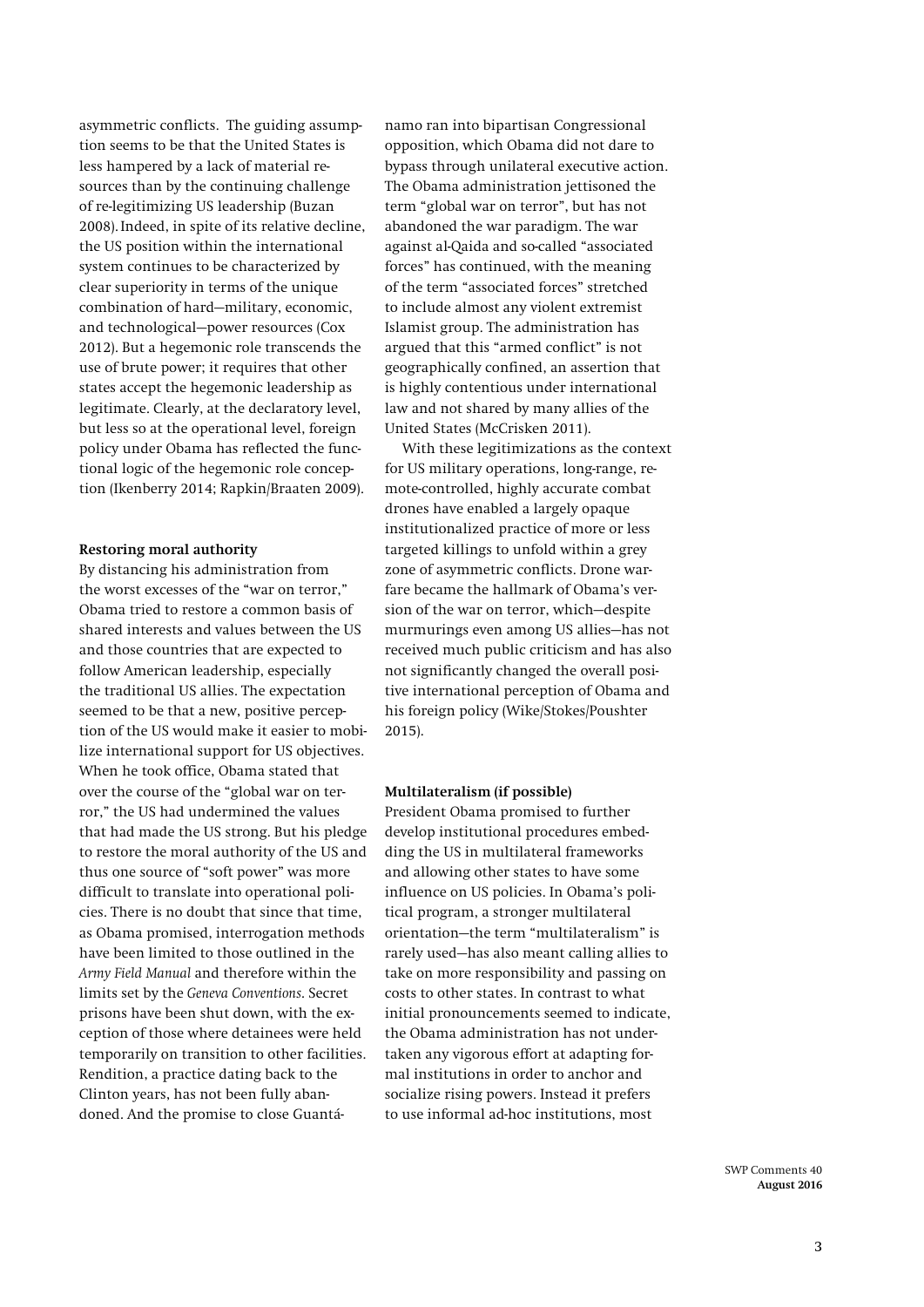notably the Nuclear Security Summit held in April 2010 (Vezirgiannidou 2013). Preserving freedom of action has remained a key feature of US foreign policy even under President Obama. With a Congress that is institutionally inclined towards unilateralism and, particularly among Republicans, deeply averse to anything smacking of multilateralism, only a minimal instrumental multilateralism has been politically feasible (Skidmore 2012). As the Obama years have again shown: in US foreign policy, multilateralism is hardly more than instrumental, meaning that international institutions are useful as long as they help to reduce costs and lend legitimacy to US foreign policy actions, and as long as these institutions do not impose constraints on the United States.

In the economic sphere, traditional multilateralism has given way to a form of what the administration calls "pragmatic multilateralism" (Froman 2015). With the Doha round of global trade talks having reached a standstill, the priority shifted toward regional trade pacts. It is hard to say whether this shift was originally inspired by a geopolitical rationale or whether it was rather framed this way to shore up domestic support in light of the uncertain welfare gains and overall employment effects resulting from regional trade pacts. In effect, it meant a "return of geopolitics" and the prospect of competing trading blocs (Dieter 2014). For the United States, the Trans-Pacific Partnership (TTP) is seen as a way of countering Chinese hegemonic aspirations in Asia by denying China the political leverage over other Asian countries in case they become too economically dependent on China. Together with the Transatlantic Trade and Investment Partnership (TTIP), it offers the US the prospect of preserving its leadership role in setting the ground rules of the international trading system (Green/Goodman 2016; Hamilton 2014).

#### **Providing collective goods**

The role of a global leader comes with both benefits and obligations: other states allow the leader to exercise greater influence, but expect it to provide collective goods. But a global leader can use its material resources to pursue national interests unilaterally (Cronin 2001). If it behaves as the US did under President George W. Bush, the foundations of its leadership role and the institutions through which it can legitimately act as a leader will be undermined. US leadership under President Bush was strongly focused on, or indeed almost reduced to the "war on terror" (Kagan 2008). President Obama's idea of leadership has transcended this conception. By trying to take on a leadership role in climate policy and in nuclear disarmament and nonproliferation policies, the Obama administration has sent a clear and positive signal to the international community.

Assuming a leadership role in contributing to climate stability was a major challenge for Obama. The US Congress, concerned about the costs, was opposed to any comprehensive climate change bill and any binding international agreement on reducing greenhouse gases. By resorting to politically controversial executive action, especially the new regulations based upon the Clean Air Act, Obama circumvented domestic opposition and proved that he was serious about changing the US position from blocking to leading. And by persuading China to agree to reduce its emissions, the Obama administration paved the way for the Paris Climate Agreement in December 2015. As a set of non-binding commitments, the Paris agreement did not directly involve Congress. The agreement may fall short of the actions needed to effectively tackle climate change, but it represents the culmination of a long evolution in the US role in climate policy: a transformation from spoiler to leader (Sussman 2015).

No less controversial domestically was Obama's vision of a nuclear-weapons-free world. The New Strategic Arms Reduction Treaty (New START) remained the modest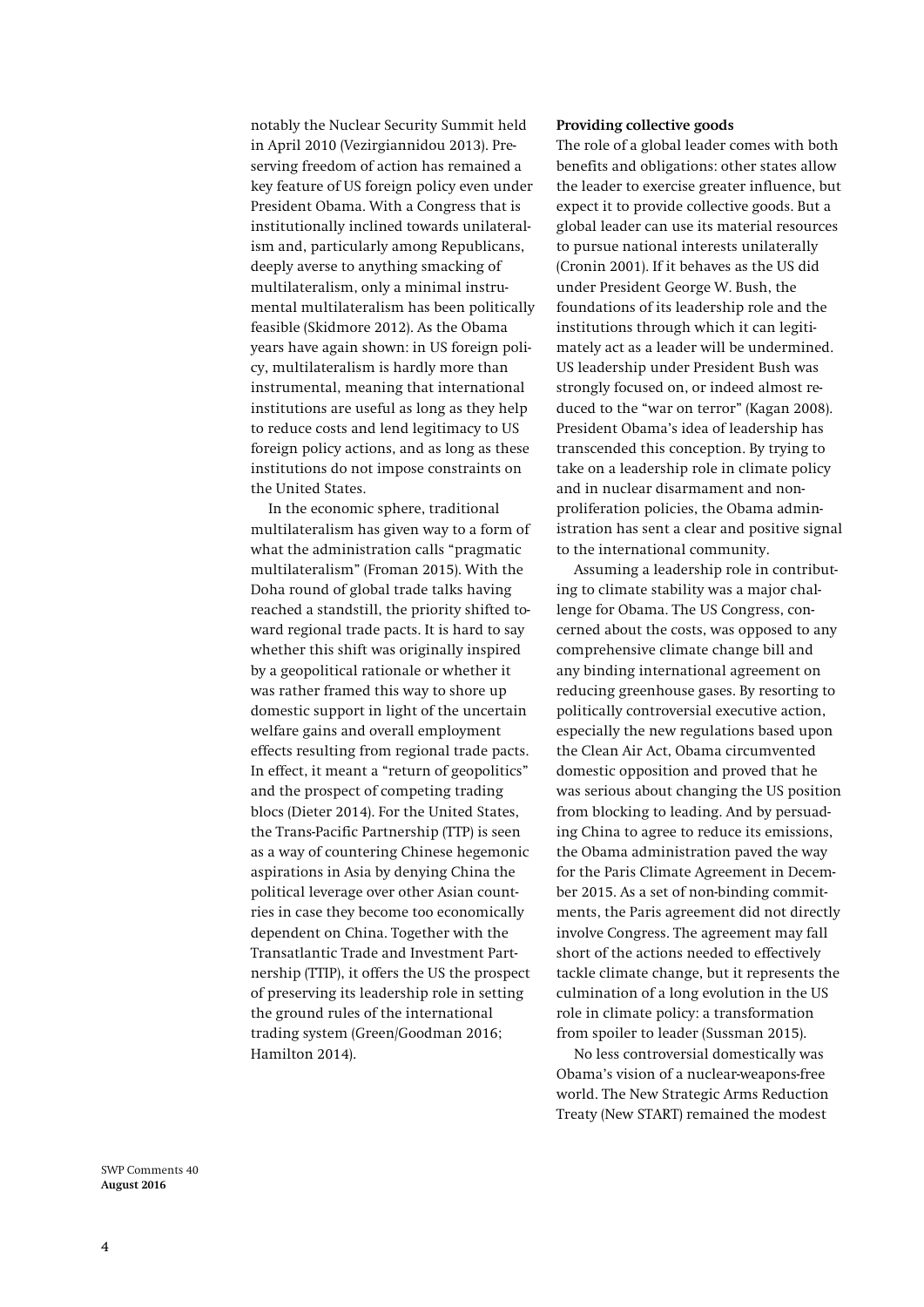first—and last—step toward this utopian goal. Reviving nuclear arms control with Russia undoubtedly had some value: Although the relationship between the two countries soon began to deteriorate again, the treaty was implemented smoothly, with the transparency and verification measures probably acting as an antidote to potential miscalculation and worst-case assumptions in a climate of growing mistrust (Pifer 2016). With Russia uninterested in further strategic nuclear cuts and with the role of nuclear forces in US security policy still not substantially reduced, as became clear in the 2010 *Nuclear Posture Review* (NPR), the prospect of further, more ambitious nuclear disarmament looked bleak.In 2013, a follow-up study to the NPR concluded that deployed strategic nuclear forces could be further reduced by no more than one-third in a new arms control treaty. Unilateral cuts were not envisioned by the Obama administration (Woolf 2015). Whether or not the US nuclear weapons modernization program launched by the administration actually undermined the administration's 2010 pledge not to develop or deploy new nuclear warheads remained the subject of controversy, even among former Obama administration officials.

## **Cooperative relations with major powers**

If the United States wants to use international institutions, especially the United Nations, in an instrumental way, then it must necessarily maintain a cooperative relationship with major powers that are not US allies. This holds true especially if US leadership is understood as akin to directing a "concert" of major powers, a conception that was implicit in the strategic vision of the early Obama administration. But the logic of a global "concert" implies that regional geopolitical rivalries can be managed and that they will not spin out of control as a result of regional counterbalancing (Kurth 2009). The classic instrument of mitigating geopolitical competition between major powers is the

acceptance of "spheres of influence" (Hast 2014). But in the US discourse, "spheres of influence" are rarely seen as a model for regional order that reduces the risk of war and acts as a precondition for global cooperation (Shapiro 2015). Rather, in the dominant narrative, granting a "sphere of influence" to another power is generally condemned as appeasement (Kagan 2015). Thus Russia's and China's claim to "spheres of influence" has posed a serious challenge to US foreign policy and has raised the question of whether the US should tacitly accept such spheres or deny them at high costs (Etzioni 2015).

From the start, the Obama administration has placed a clear priority on "resetting" relations with Russia that had deteriorated over the last years of the Bush administration and on establishing cooperation on security issues. It hoped that by developing a comprehensive agenda for cooperation, Russia might be more forthcoming on issues of utmost importance for the US foreign, especially nuclear arms control and nuclear nonproliferation (Deyermond 2013). Even as US-Russian relations reached their low point in the wake of the Ukraine conflict, the Obama administration did not resort to a confrontational containment policy. Instead, it tried to walk a fine line: On the one hand, it reacted to the Russian annexation of Crimea by supporting the Ukraine (but without lethal weapons), by imposing targeted economic sanctions, and by militarily reassuring NATO's Eastern members; on the other hand, it tried to maintain the basis for cooperation on global issues (Charap/Shapiro 2015).

Whereas Russia is perceived as a regional power ready to reassert its claim of a "sphere of influence" in the former Soviet space, managing the economic and military rise of the People's Republic of China is seen as *the* major geopolitical challenge of the coming decades. The relationship between the US and China contains the ingredients for a geopolitical power rivalry: China has been expanding its economic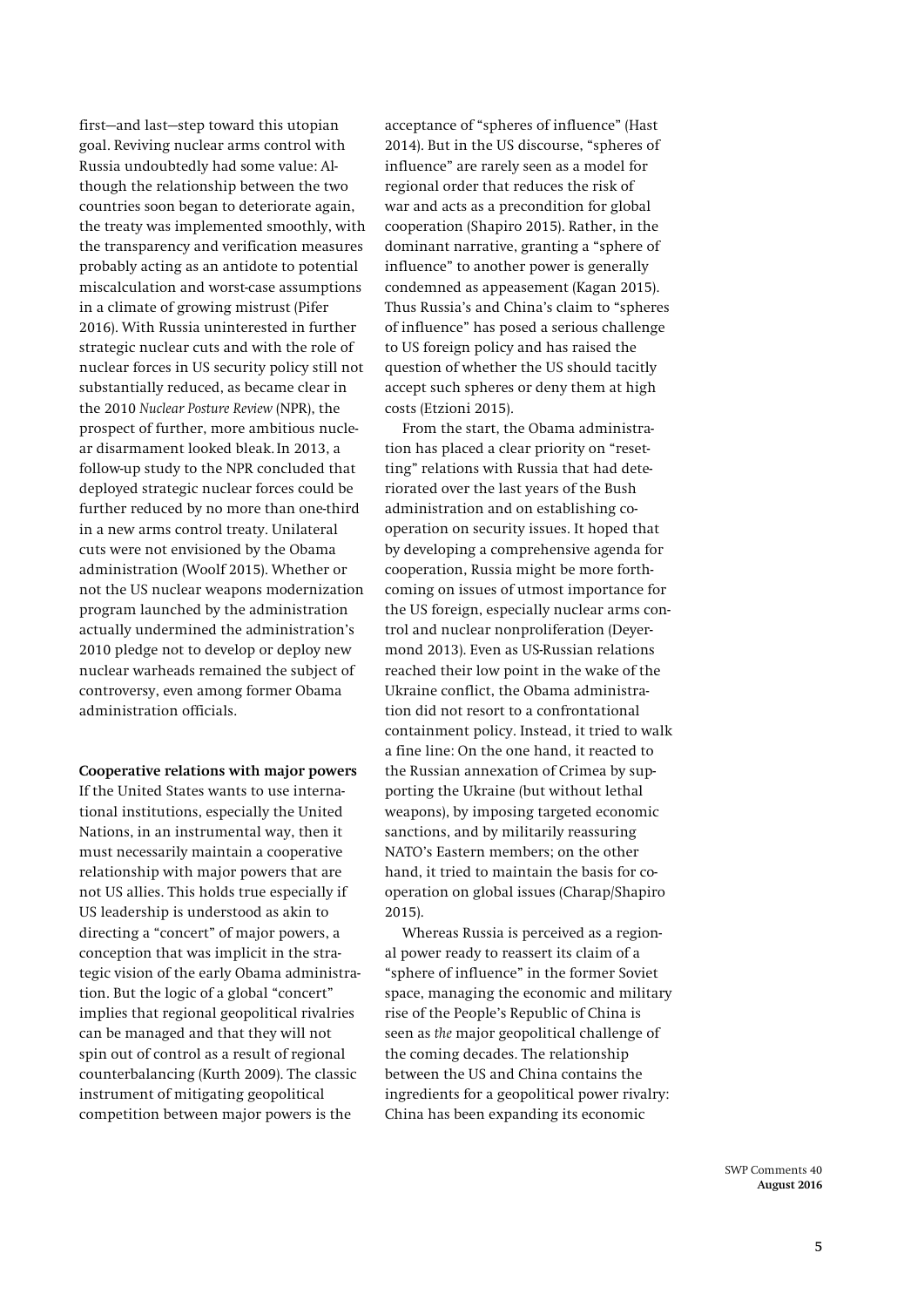and military power, and its regional and global influence is growing, while the US is determined to remain an Asian-Pacific power and not to accept China's regional hegemony. The Obama administration was able to build on the strategic framework for dealing with China that was established by the Bush administration with the aim of further integrating China into the international system and incorporating it as a constructive actor into a concert of great powers under US leadership. This strategy does not, however, assume that China's rise will occur peacefully. Rather, it allows for the possibility that an antagonistic rivalry for hegemony will emerge. Political cooperation and economic integration were therefore pursued under the Bush administration through a notable increase in strategic hedging. Maintaining American military supremacy and expanding security relationships with states in the Asia-Pacific region had become central elements of this hedging by the end of the Bush administration. The Obama administration intensified these elements of the strategy, while at the same time trying to continue cooperative relations with China (Wolf 2014).

### **Regional rebalancing**

Strengthening the US alliance system in the Asia-Pacific region, deepening relationships with rising powers in that area, becoming more involved in regional organizations, and, as already mentioned, deepening economic integration through the TPP became the central features of the policy of rebalancing towards the Pacific under Obama (Paul 2015). Over more than a decade, the arc of crisis in the broader Middle East, from North Africa to Pakistan, was the central focus of US foreign policy, consuming significant attention and resources—too much attention and too many resources, as the Obama administration concluded in a very "realist" calculation of US interests.

Thus, the basic thrust of Obama's policies for that region soon became clear: They would aim at reducing the costs and bur-

dens of direct military involvement and at avoiding new commitments of this kind. Drones, bombs, Special Forces and proxy fighters (such as the Kurds in the fight against ISIS) would take the place of "boots on the ground," counterinsurgency, and nation-building. In a nutshell, that is the line President Obama has maintained, even in the case of Syria, unfazed by the chorus of critics demanding more involvement, either to demonstrate greater resolve or for humanitarian reasons (Krieg 2016). With the exceptions of several failed efforts at reviving the Israeli-Palestinian Peace Talks and of the successful Iranian nuclear talks, the Obama administration has basically refrained from playing a leadership role in the Middle East, remaining primarily reactive and avoiding costly commitments (Gerges 2013). Although wedded to the hegemonic role, the Obama administration has distinguished clearly between what it sees as core regions and issues on the one hand and more peripheral regions and issues on the other (Rose 2015). The next US administration, if led by Hillary Clinton, might have a less differentiated view—but at the risk of overestimating the potential influence and leverage the US can exert on a number of developments.

## **Conclusions**

Obama's strategic orientation has reflected the functional logic of liberal hegemony to a large extent, perhaps as much as was possible given the domestic constraints and structural bias of US foreign policy towards unilateralism. The US Congress is skeptical of and often opposed to any embedding of foreign policy decisions into multilateral institutions that could diminish its influence. Congress not only sets severe limits on US multilateralism; it has indeed become a driving force of unilateralism. If there is one major issue on which Congress acts in a bipartisan spirit, it is on economic sanctions (Tama 2014). Congress has been the main driver of US sanctions policy, often trying to bind the hands of presidents.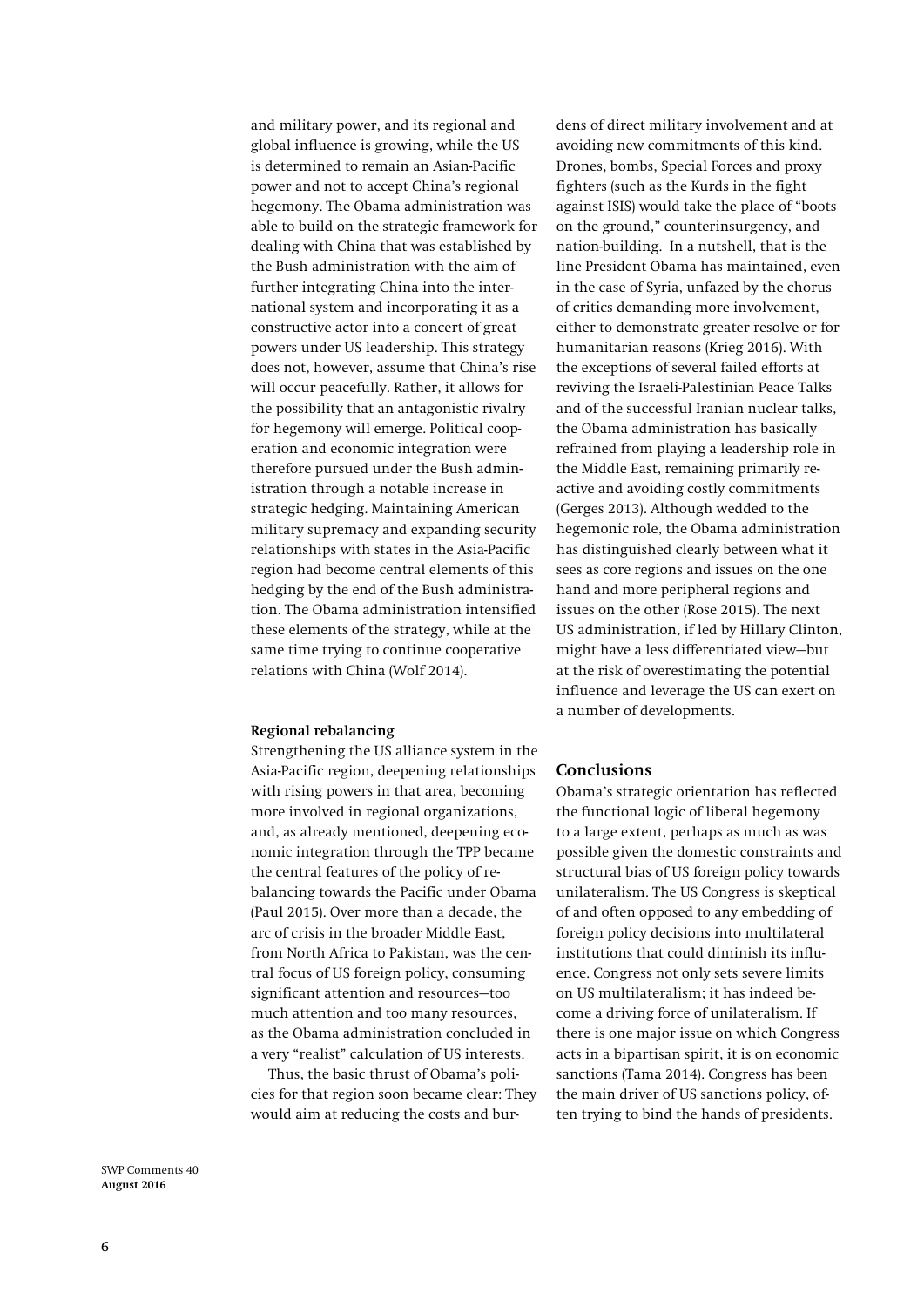The result is a certain amount of unilateralism resulting from the extraterritorial reach of major sanction laws.

But this unilateral temptation is not confined to Congress. The Treasury Department has intensified and refined the use of so-called secondary sanctions, especially financial sanctions based on the central role of the US dollar in the international financial system (Lohmann 2014). The question of unilateral US sanctions could emerge as a highly controversial issue under the next administration if the US embraced a full-fledged containment policy against Russia or if the Western world became divided over efforts to manage China's rise. With the re-emergence of great power rivalries, US foreign policy is confronted with new challenges. Future historians might look back at the Obama era as the zenith of liberal internationalism and its vision of benign hegemony.

## **References**

Brooks, Stephen/Ikenberry, G. John/ Wohlforth, William C., "Don't Come Home, America: The Case against Retrenchment", *International Security*, 37 (2012/13) 3, pp. 7–51.

Buzan, Barry, "A Leader without Followers? The United States in World Politics after Bush", *International Politics*, 45 (2008) 5, pp. 554–570.

Charap, Samuel/Shapiro, Jeremy, "Consequences of a New Cold War", *Survival*, 57 (2015) 2, pp. 37–46.

Cox, Michael, "Power Shifts, Economic Change and the Decline of the West?", *International Relations*, 26 (2012) 4, pp. 369–388.

Cronin, Bruce, "The Paradox of Hegemony: America's Ambiguous Relationship with the United Nations", *European Journal of International Relations*, 7 (2001) 1, pp. 103– 130.

Deyermond, Ruth, "Assessing the Reset: Successes and Failures in the Obama Administration's Russia Policy, 2009– 2012", *European Security*, 22 (2013) 4, pp. 500–523.

Dieter, Heribert, *The Return of Geopolitics. Trade Policy in the Era of TTIP and TPP* (Berlin: Friedrich Ebert Stiftung, December 2014).

Etzioni, Amitai, "Spheres of Influence: a Reconceptualization", *The Fletcher Forum of World Affair*s, 39 (2015) 2, pp. 117–132.

Gerges, Fawaz A., "The Obama Approach to the Middle East: The End of America's Moment?", *International Affairs*, 89 (2013) 2, pp. 299–323.

- Green, Michael J./Goodman, Matthew P., "After TPP: The Geopolitics of Asia and the Pacific", *The Washington Quarterly*, 38 (2016) 4, pp. 19–34.
- Hamilton, Daniel S. (Ed.), *The Geopolitics of TTIP. Repositioning the Transatlantic Relationship for a Changing World* (Washington, DC: Center for Transatlantic Relations, 2014).

Hast, Susanna, *Spheres of Influence in International Relations. History, Theory and Politics*  (Farnham, 2014).

Ikenberry, G. John, *After Victory. Institutions, Strategic Restraint, and the Rebuilding of Order after Major Wars* (Princeton/Oxford: Princeton University Press, 2001).

Ikenberry, G. John, "Obama's Pragmatic Internationalism", *The American Interest*, 9 (2014) 5.

Kagan, Robert, "The September 12 Paradigm. America, the World, and George W. Bush", *Foreign Affairs*, 87 (2008), pp. 25–39.

Kagan, Robert, "The United States Must Resist a Return to Spheres of Interest in the International System", *Order from Chaos* (Blog), Feb. 19, 2015.

Krieg, Andreas, "Externalizing the Burden of War: The Obama Doctrine and US Foreign Policy in the Middle East", *International Affairs*, 92 (2016) 1, pp. 97– 113.